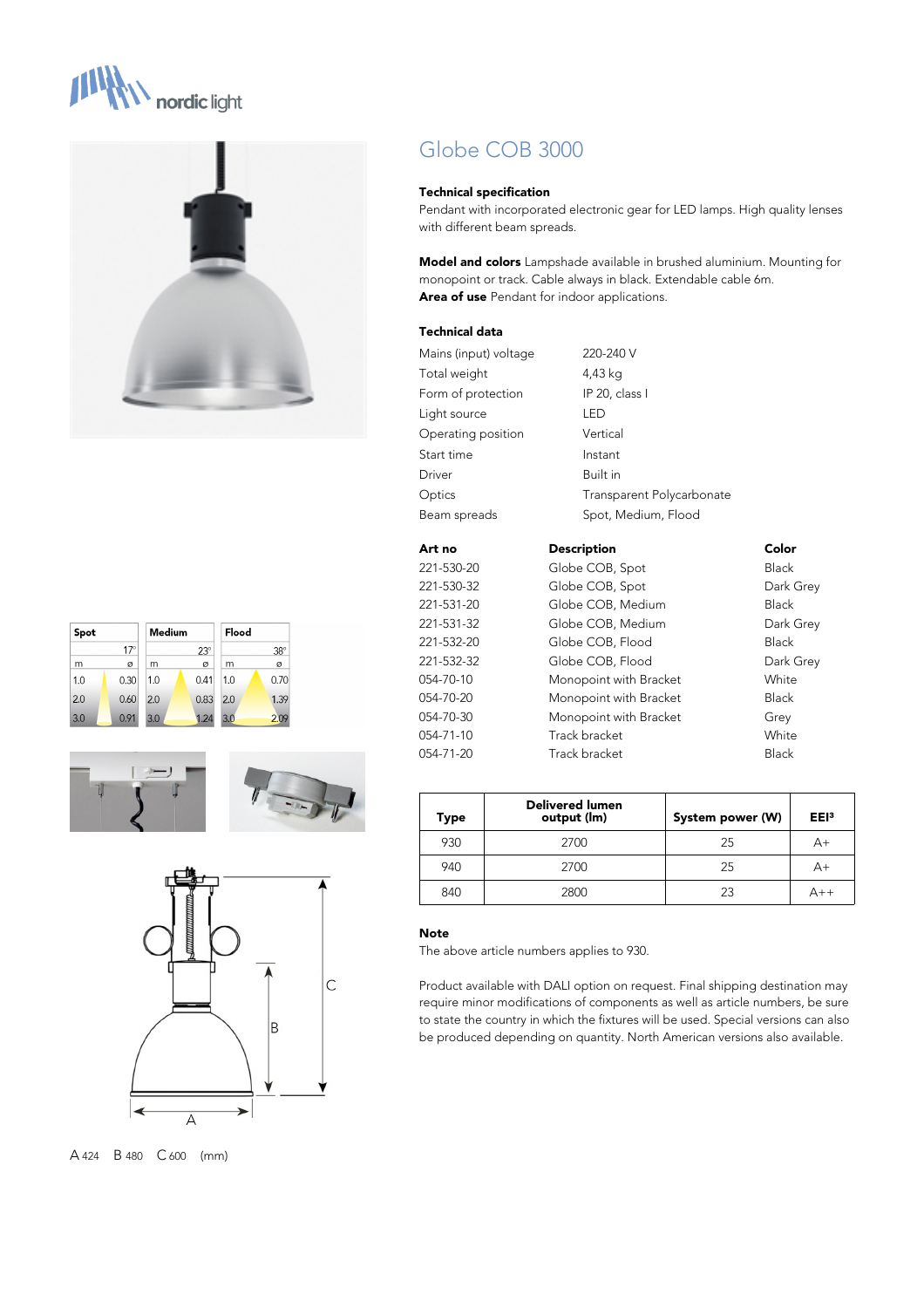











A 424 B 480 C 600 (mm)

# Globe COB 4000

## **Technical specification**

Pendant with incorporated electronic gear for LED lamps. High quality lenses with different beam spreads.

**Model and colors** Lampshade available in brushed aluminium. Mounting for monopoint or track. Cable always in black. Extendable cable 6m. **Area of use** Pendant for indoor applications.

## **Technical data**

| Mains (input) voltage | 220-240 V                 |              |
|-----------------------|---------------------------|--------------|
| Total weight          | 4,43 kg                   |              |
| Form of protection    | IP 20, class I            |              |
| Light source          | LED                       |              |
| Operating position    | Vertical                  |              |
| Start time            | Instant                   |              |
| Driver                | Built in                  |              |
| Optics                | Transparent Polycarbonate |              |
| Beam spreads          | Spot, Medium, Flood       |              |
| Art no                | <b>Description</b>        | Color        |
| 221-540-20            | Globe COB, Spot           | <b>Black</b> |
| 221-540-32            | Globe COB, Spot           | Dark Grey    |
| 221-541-20            | Globe COB, Medium         | <b>Black</b> |
| 221-541-32            | Globe COB, Medium         | Dark Grey    |
| 221-542-20            | Globe COB, Flood          | <b>Black</b> |
| 221-542-32            | Globe COB, Flood          | Dark Grey    |
| 054-70-10             | Monopoint with Bracket    | White        |
| 054-70-20             | Monopoint with Bracket    | <b>Black</b> |

054-70-30 Monopoint with Bracket Grey 054-71-10 Track bracket White 054-71-20 Track bracket Black

| Type | <b>Delivered lumen</b><br>output (lm) | System power (W) | EE <sub>13</sub> |
|------|---------------------------------------|------------------|------------------|
| 930  | 3750                                  | 36               | A+               |
| 940  | 3750                                  | 36               | A+               |
| 840  | 3750                                  | 31               | $\Delta$ ++      |

## **Note**

The above article numbers applies to 930.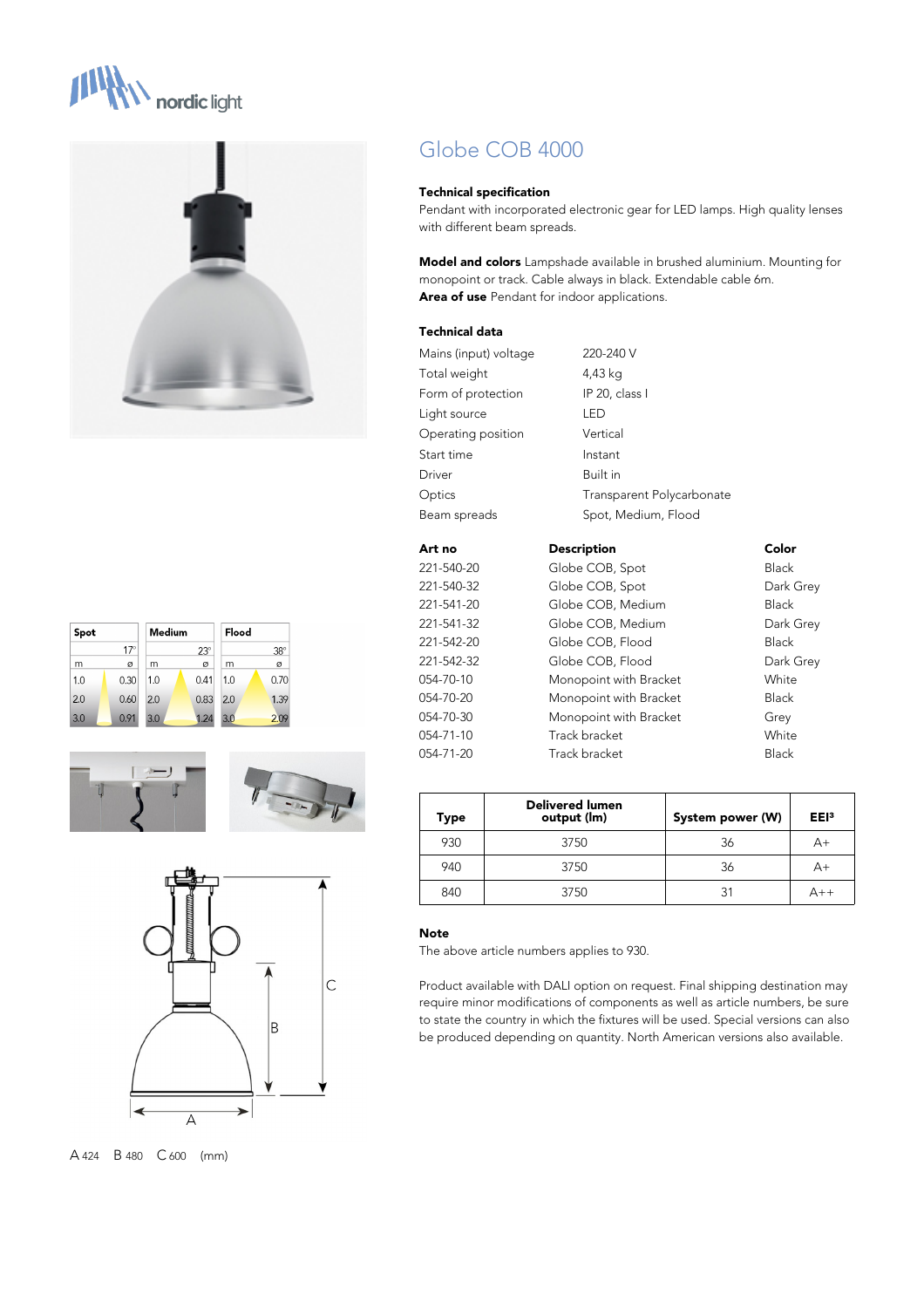



| Spot |            | Medium |            | Flood |            |
|------|------------|--------|------------|-------|------------|
|      | $17^\circ$ |        | $23^\circ$ |       | $38^\circ$ |
| m    | ø          | m      | Ø          | m     | ø          |
| 1.0  | 0.30       | 1.0    | 0.41       | 1.0   | 0.70       |
| 2.0  | 0.60       | 2.0    | 0.83       | 2.0   | 1.39       |
| 3.0  | 0.91       | 3.0    | 1.24       | 3.0   | 2.09       |





A 600 B 483 C 600 (mm)

# Globe Maxi COB 3000

#### **Technical specification**

Pendant with incorporated electronic gear for LED lamps. High quality lenses with different beam spreads.

**Model and colors** Lampshade available in black. Mounting for monopoint or track. Cable always in black. Extendable cable 6m. **Area of use** Pendant for indoor applications.

## **Technical data**

| Mains (input) voltage | 220-240 V                 |       |
|-----------------------|---------------------------|-------|
| Total weight          | 9 kg                      |       |
| Form of protection    | IP 20, class I            |       |
| Light source          | LED                       |       |
| Operating position    | Vertical                  |       |
| Start time            | Instant                   |       |
| Driver                | Built in                  |       |
| Optics                | Transparent Polycarbonate |       |
| Beam spreads          | Spot, Medium, Flood       |       |
| Art no                | <b>Description</b>        | Color |
| 221-558-20            | Globe Maxi COB, Spot      | Black |
| 221-559-20            | Globe Maxi COB, Medium    | Black |
| 221-552-20            | Globe Maxi COB, Flood     | Black |
| 054-70-10             | Monopoint with Bracket    | White |

054-70-20 Monopoint with Bracket Black 054-70-30 Monopoint with Bracket Grey

| Type | <b>Delivered lumen</b><br>output (Im) | System power (W) | EE <sub>13</sub> |
|------|---------------------------------------|------------------|------------------|
| 930  | 2700                                  | 25               | A+               |
| 940  | 2700                                  | 25               | A+               |
| 840  | 2800                                  | 23               |                  |

#### **Note**

The above article numbers applies to 930.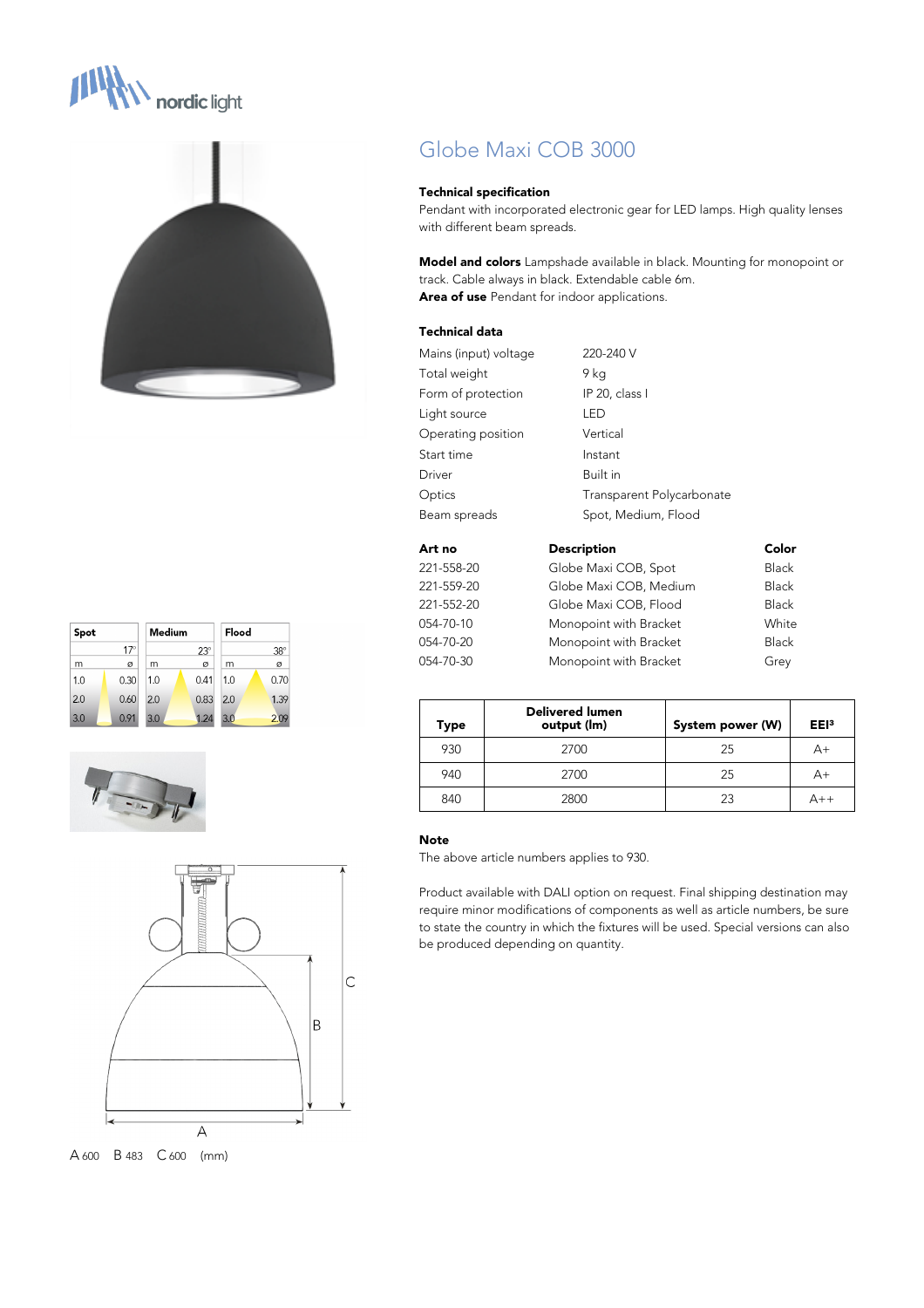



| Spot |            | Medium |            | Flood |            |
|------|------------|--------|------------|-------|------------|
|      | $17^\circ$ |        | $23^\circ$ |       | $38^\circ$ |
| m    | ø          | m      | Ø          | m     | ø          |
| 1.0  | 0.30       | 1.0    | 0.41       | 1.0   | 0.70       |
| 2.0  | 0.60       | 2.0    | 0.83       | 2.0   | 1.39       |
| 3.0  | 0.91       | 3.0    | 1.24       | 3.0   | 2.09       |





A 600 B 483 C 600 (mm)

# Globe Maxi COB 4000

#### **Technical specification**

Pendant with incorporated electronic gear for LED lamps. High quality lenses with different beam spreads.

**Model and colors** Lampshade available in black. Mounting for monopoint or track. Cable always in black. Extendable cable 6m. **Area of use** Pendant for indoor applications.

# **Technical data**

| Mains (input) voltage | 220-240 V                 |              |
|-----------------------|---------------------------|--------------|
| Total weight          | 9 ka                      |              |
| Form of protection    | IP 20, class I            |              |
| Light source          | LED                       |              |
| Operating position    | Vertical                  |              |
| Start time            | Instant                   |              |
| Driver                | Built in                  |              |
| Optics                | Transparent Polycarbonate |              |
| Beam spreads          | Spot, Medium, Flood       |              |
| Art no                | <b>Description</b>        | Color        |
| 221-560-20            | Globe Maxi COB, Spot      | <b>Black</b> |
| 221-561-20            | Globe Maxi COB, Medium    | <b>Black</b> |
| 221-562-20            | Globe Maxi COB, Flood     | <b>Black</b> |

054-70-10 Monopoint with Bracket White 054-70-20 Monopoint with Bracket Black 054-70-30 Monopoint with Bracket Grey

| Type | <b>Delivered lumen</b><br>output (Im) | System power (W) | EE <sub>13</sub> |
|------|---------------------------------------|------------------|------------------|
| 930  | 3750                                  | 36               | $A+$             |
| 940  | 3750                                  | 36               | $A+$             |
| 840  | 3750                                  | 31               |                  |

#### **Note**

The above article numbers applies to 930.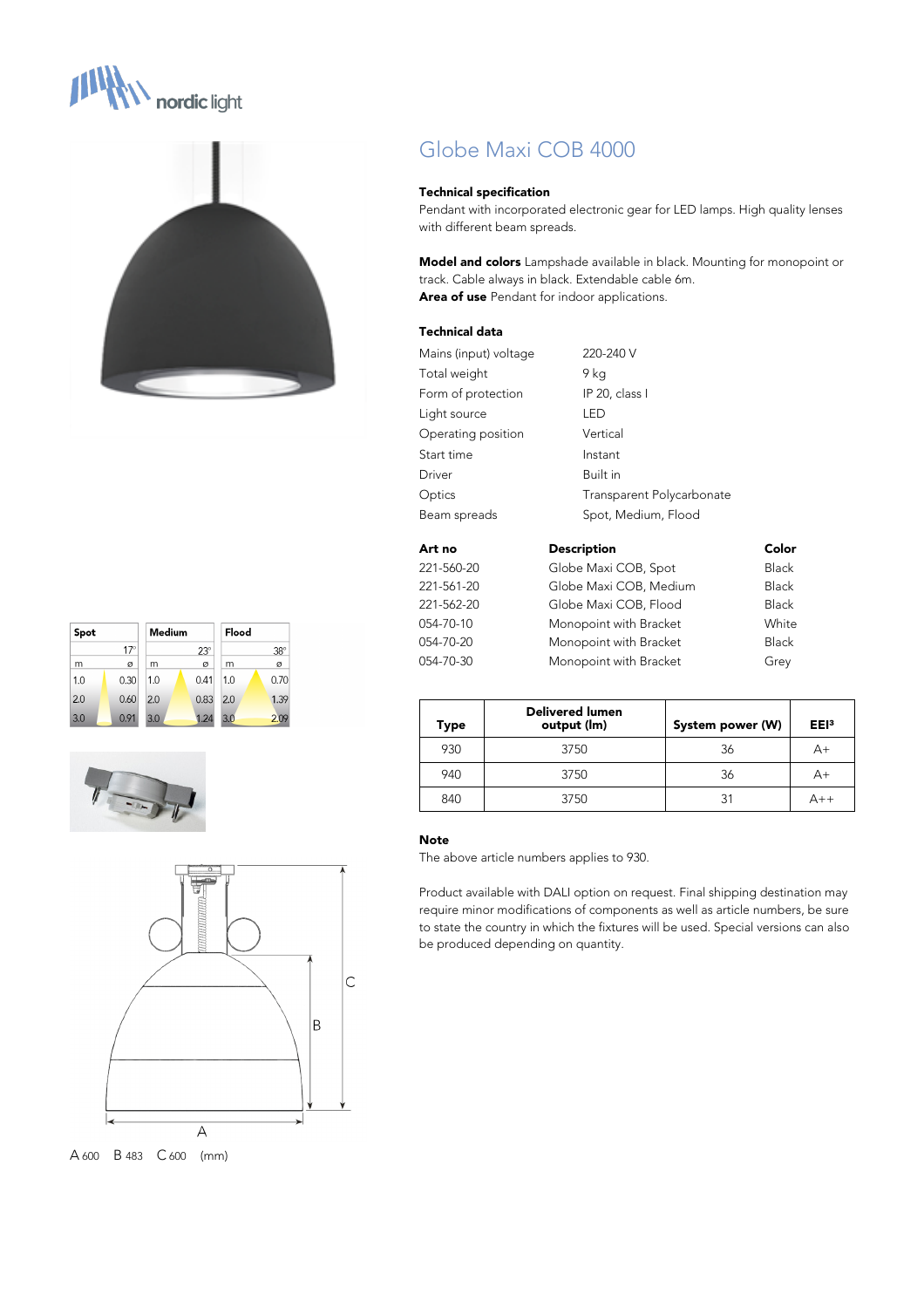









# Globe mini COB 3000

## **Technical specification**

Pendant light with incorporated electronic gear for LED lamps. High quality reflector with different beam spreads.

**Model and colors** Available in aluminium or black shade with gold reflector. **Area of use** Pendant light for indoor applications.

# **Technical data**

| Mains (input) voltage | 220-240 V                   |
|-----------------------|-----------------------------|
| Total weight          | 2,8 kg                      |
| Form of protection    | IP 20, class I              |
| Light source          | I FD                        |
| Operating position    | Vertical                    |
| Start time            | Instant                     |
| Driver                | Built in                    |
| Optics                | Opaque diffuser/Optic lense |
| Beam spreads          | Spot, Medium, Flood         |
|                       |                             |

| Art no     | <b>Description</b> | Color     |
|------------|--------------------|-----------|
| 304-540-20 | Spot               | Aluminium |
| 304-541-20 | <b>Medium</b>      | Aluminium |
| 304-542-20 | Flood              | Aluminium |

| Type          | <b>Delivered lumen</b><br>output (lm) | System power (W) | EE <sub>13</sub> |
|---------------|---------------------------------------|------------------|------------------|
| 930<br>Spot   | 3100                                  | 40               | А                |
| 930<br>Medium | 3000                                  | 34               | А                |
| 930<br>Flood  | 3000                                  | 34               | А                |

## **Note**

The above article numbers applies to 930.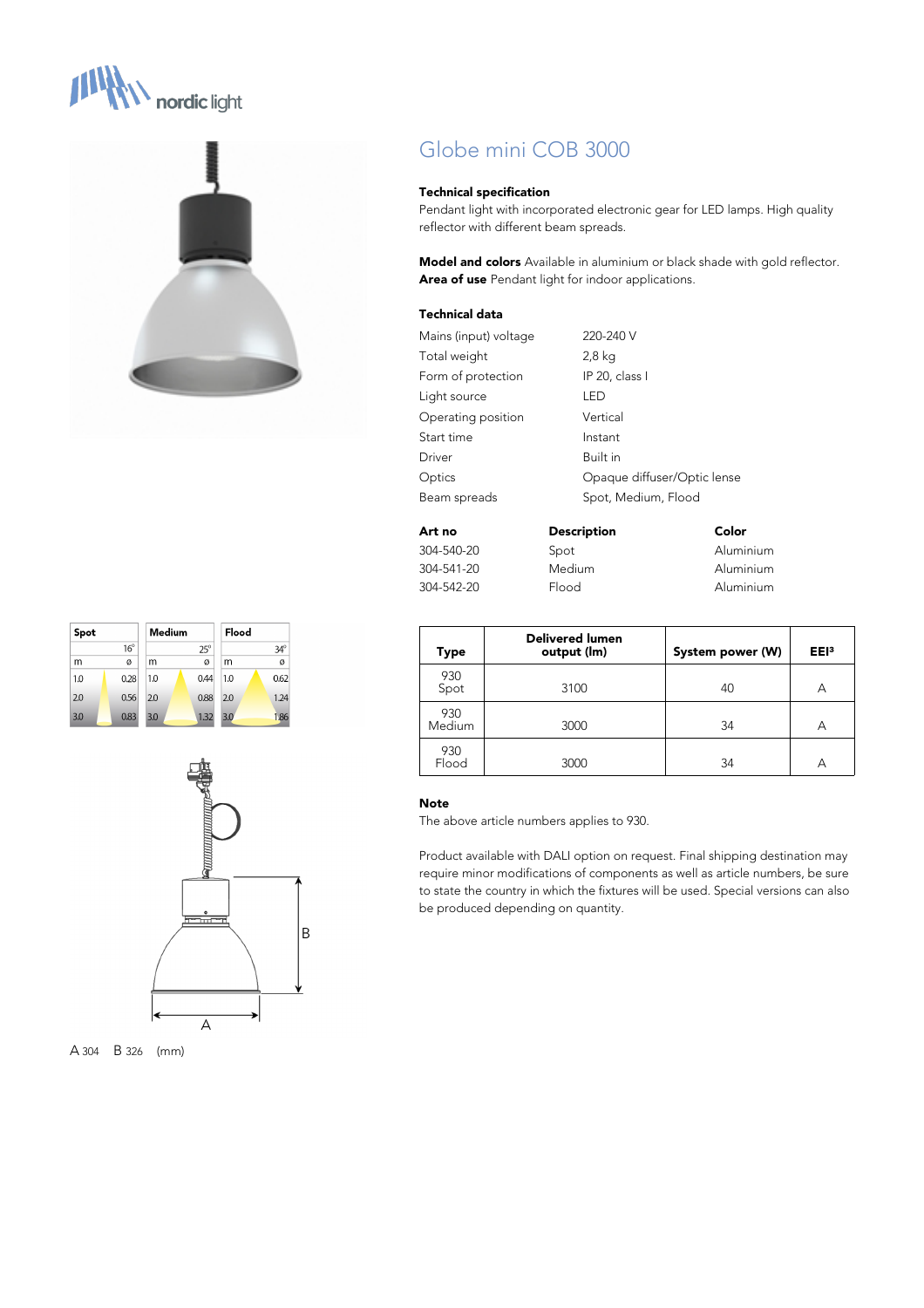# **N** nordic light









# Globe mini COB 3000 Gold

## **Technical specification**

Pendant light with incorporated electronic gear for LED lamps. High quality reflector with different beam spreads.

**Model and colors** Available in black shade with gold reflector or aluminium. **Area of use** Pendant light for indoor applications.

# **Technical data**

| Mains (input) voltage | 220-240 V                   |
|-----------------------|-----------------------------|
| Total weight          | 2,8 kg                      |
| Form of protection    | IP 20, class I              |
| Light source          | I FD                        |
| Operating position    | Vertical                    |
| Start time            | Instant                     |
| Driver                | Built in                    |
| Optics                | Opaque diffuser/Optic lense |
| Beam spreads          | Spot, Medium, Flood         |
|                       |                             |

| Art no     | <b>Description</b> | Color        |
|------------|--------------------|--------------|
| 304-520-20 | Spot               | Black / Gold |
| 304-531-20 | <b>Medium</b>      | Black / Gold |
| 304-532-20 | Flood              | Black / Gold |

| <b>Type</b>   | <b>Delivered lumen</b><br>output (lm) | System power (W) | EE <sub>13</sub> |
|---------------|---------------------------------------|------------------|------------------|
| 930<br>Spot   | 3100                                  | 40               | А                |
| 930<br>Medium | 3000                                  | 34               | А                |
| 930<br>Flood  | 3000                                  | 34               | А                |

# **Note**

The above article numbers applies to 930.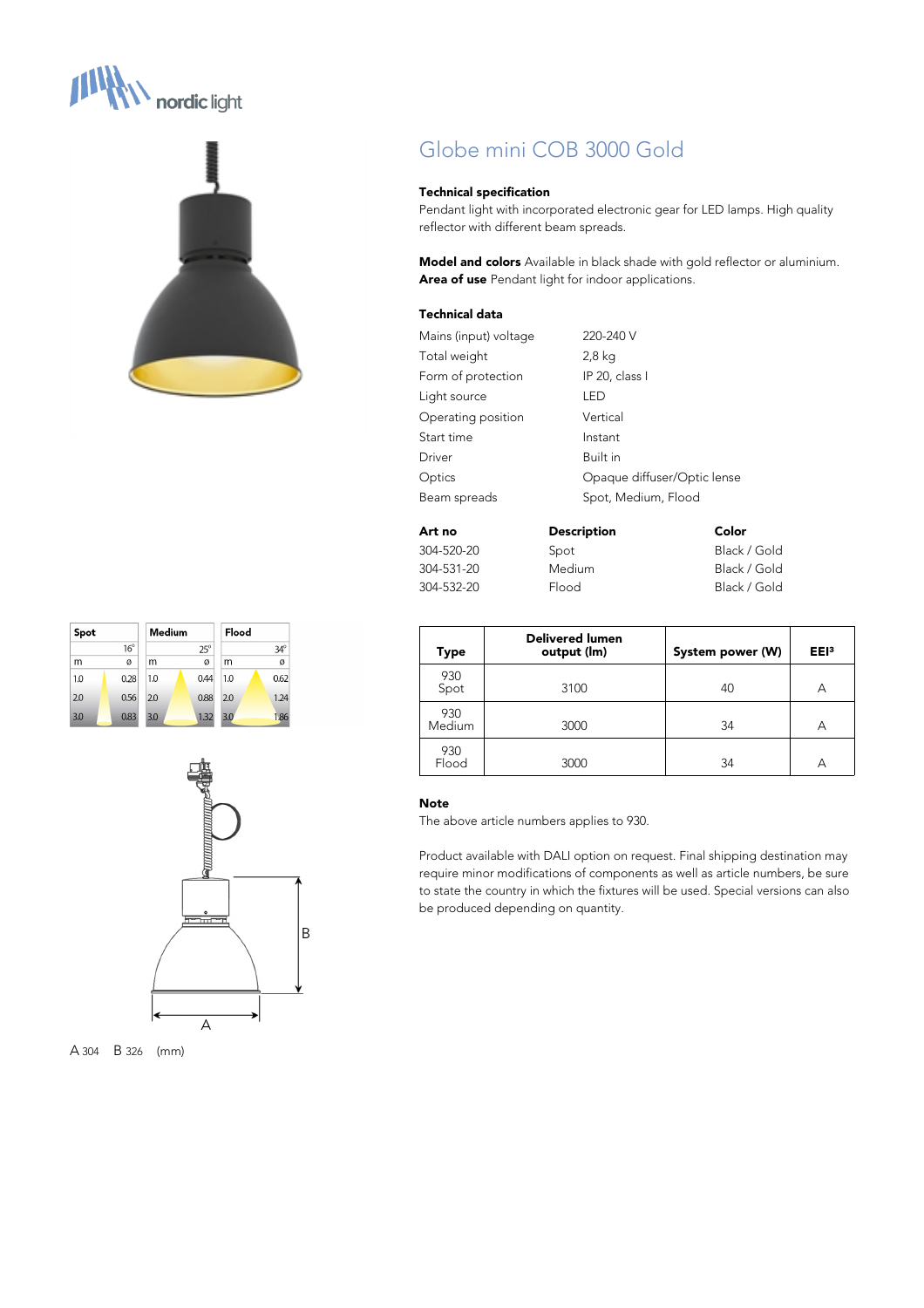







# Pendix 3000

#### **Technical specification**

Pendant for LED lamps. High quality cylindrical reflectors with four different beam spreads. Housing of aluminium.

**Model and colors** Available in white, black or grey. Cable length 4m. **Area of use** Pendant for wire or ceiling mount.

# **Technical data**

| Mains (input) voltage | 220-240 V                       |
|-----------------------|---------------------------------|
| Total weight          | 2,5 kg                          |
| Form of protection    | IP 20, class I                  |
| Light source          | I FD                            |
| Operating position    | Vertical                        |
| Driver                | Built in                        |
| Optics                | Metalized aluminum reflector    |
| Beam spreads          | Spot, Medium, Flood, Wide flood |
|                       |                                 |

| Art no     | <b>Description</b> | Color        |
|------------|--------------------|--------------|
| 290-510-10 | Spot               | White        |
| 290-510-20 | Spot               | <b>Black</b> |
| 290-510-30 | Spot               | Grey         |
| 290-511-10 | Medium             | White        |
| 290-511-20 | Medium             | <b>Black</b> |
| 290-511-30 | Medium             | Grey         |
| 290-512-10 | Flood              | White        |
| 290-512-20 | Flood              | <b>Black</b> |
| 290-512-30 | Flood              | Grey         |
| 290-513-10 | Wide flood         | White        |
| 290-513-20 | Wide flood         | <b>Black</b> |
| 290-513-30 | Wide flood         | Grey         |
|            |                    |              |

| Type | <b>Delivered lumen</b><br>output (lm) | System power (W) | EE <sub>13</sub> |
|------|---------------------------------------|------------------|------------------|
| 930  | 2760                                  | 22,8             | $A++$            |
| 940  | 2800                                  | 24,5             | $A++$            |
| 840  | 2900                                  | 22               | $A++$            |

# **Note**

The above article numbers applies to 930.

Product available with FOOD COB on request. Final shipping destination may require minor modifications of components as well as catalogue numbers, be sure to state the country in which the fixtures will be used.